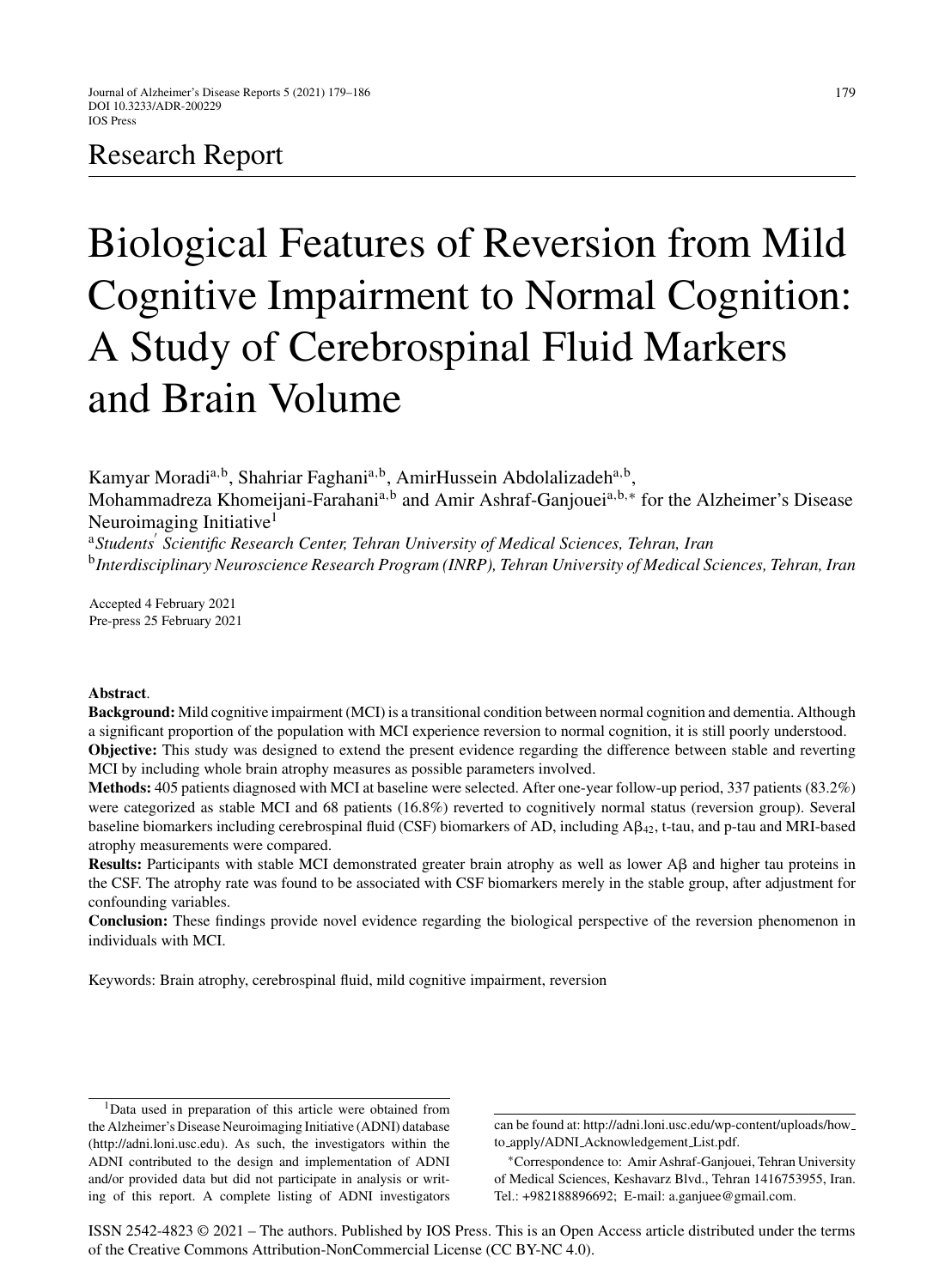# **INTRODUCTION**

Mild cognitive impairment (MCI) is a transitional state between normal cognition and dementia, which is characterized by deficits in cognitive abilities that does not affect function of daily living activities [1]. It has been extensively studied that patients with MCI do not necessarily progress to dementia and a proportion of the population revert to normal cognitive state [2]. However, the estimated reversion rates are widely heterogonous varying from 2.2% within the Alzheimer's Disease Neuroimaging Initiative (ADNI) dataset to 53%, depending on diagnostic criteria, length of follow-up time, and characteristics of MCI population [3–5]. Accurate prediction of MCI-to-cognitively normal (CN) reversion could improve allocation of health resources among heterogeneous population of MCI subjects [6], and advance the design of relevant studies that have the aim of preventing dementia [5]. However, few investigations have explored factors that are associated with this phenomenon [7–11].

It has been shown that rates of brain atrophy and longitudinal cognitive performance are associated [12]. Cerebral atrophy and ventricular expansion are two major hallmarks of Alzheimer's disease (AD). In this regard, few studies has investigated the association between the rates of global brain atrophy and MCI-to-AD conversion using magnetic resonance imaging (MRI) methods [13]. Nevertheless, the knowledge regarding the link between brain atrophy and MCI-to-CN reversion is still limited and inconsistent and it might be interesting to discover whether cognitive recovery in reverted individuals is associated with lesser reduction in the brain volume. This is due to the fact that it helps illuminating the role of neurobiological features of the brain in the development of reversion phenomenon. In other words, reversion could be attributed to explanations other than true recovery of the brain tissue, including, but not limited to, false positive diagnosis of MCI at baseline, practice effect, and alleviation of a psychiatric condition such as depression or stress at the time of follow-up [8].

Therefore, it seems important to investigate the association between neurobiological parameters and reversion to normal cognition status. In addition to the changes in brain size, alterations in three core cerebrospinal fluid (CSF) biomarkers, including amyloid  $\beta$  (A $\beta$ <sub>42</sub>), total tau (t-tau), and tau hyperphosphorylated at threonine 181 [phosphorylated tau (p-tau)] are considered as appropriate representatives of the biological changes in MCI and hence, worth investigation [14]. In this regard, ADNI database represents an unusual reversion rate in comparison with other clinical- and community- based studies. In complementary, two recent studies on ADNI database have demonstrated that the apparent low reversion rate could be resolved via applying valid neuropsychological (NP) criteria for MCI diagnosis [15, 16]. The later study reported that MCI-to-CN reverted subjects have demographics, AD biomarkers, and risk-of-progression most similar to individuals with normal cognitive performance and represent significant improvement on NP tests over one year of follow-up.

Applying the NP criteria for MCI diagnosis in ADNI database, we aimed to compare MRI indicators of brain atrophy between stable MCI and reverted subjects after adjustment for several confounding variables including age, gender, education, Mini-Mental State Examination (MMSE), and *APOE* 4 status. Besides, we sought to assess the association between brain atrophy and CSF biomarkers.

# **MATERIALS AND METHODS**

# *Participant*

Participants data were collected from ADNI database which up-to-date information can be accessed through<http://www.adni-info.org>. ADNI 1, ADNI 2, and ADNI-GO cohorts were evaluated to find participants who completed both baseline and year 1 neuropsychological assessment. Participants with the diagnosis of dementia in either baseline or year 1 were excluded.

## *Reclassification*

Based on ADNI's criteria for MCI diagnosis, unexpectedly low reversion rate is observed. Thus, we applied Jack/Bondi NP criteria to correct the false positive MCI diagnoses [17, 18]. First, a battery of tests was employed to the subjects to determine cognitive status, consisting of two memory measures: Rey Auditory Verbal Learning Test (RAVLT) delayed free recall, RAVLT recognition; two language measures: 30-item Boston Naming Test (BNT), animal fluency; and two attention/executive function measures: Trail Making Test (TMT), part A and part B [19]. In the next step, the scores of the tests were converted to z-scores adjusted for age, sex, and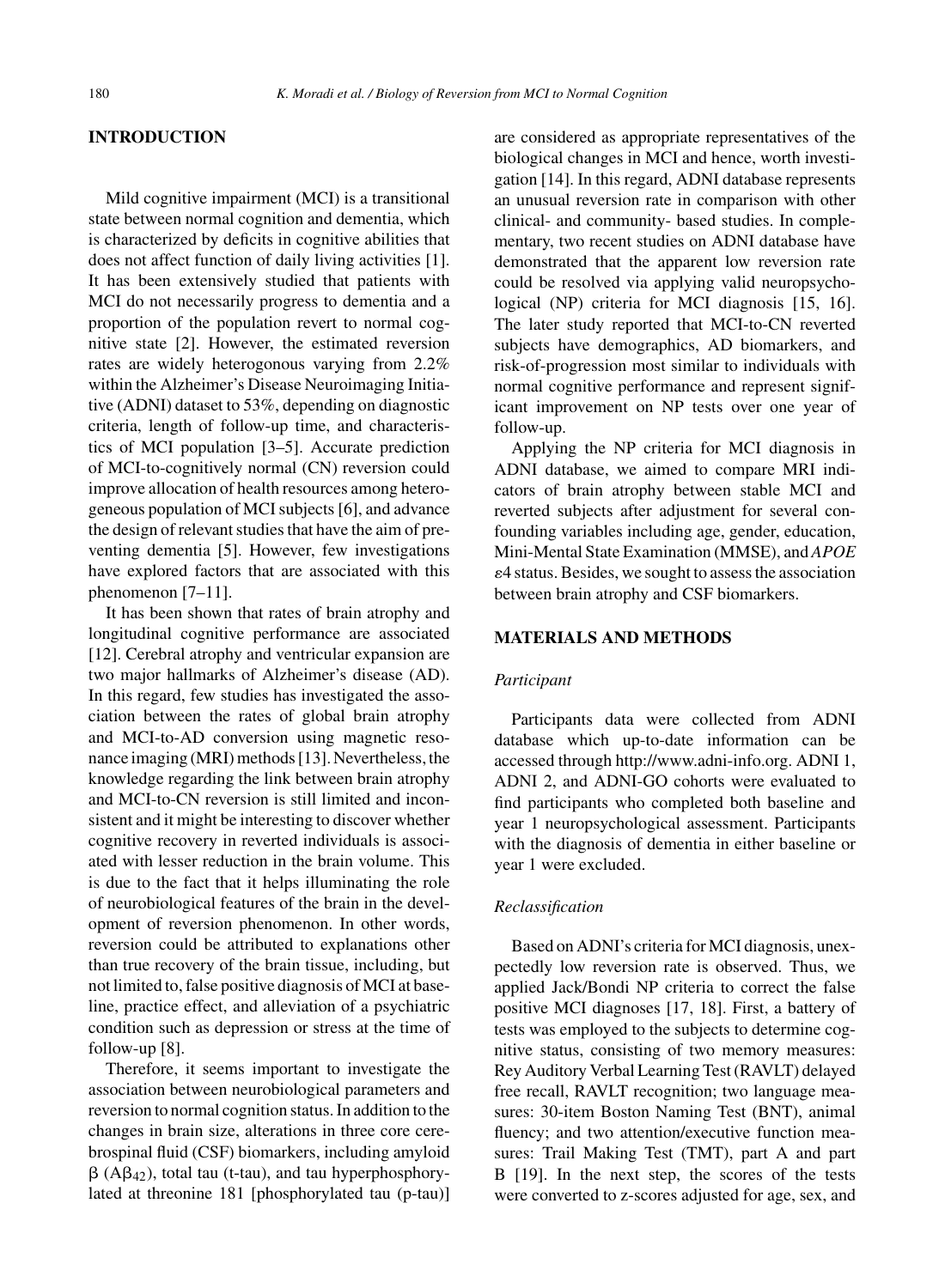education based on regression coefficients obtained from ADNI's CN population  $(n=373)$  [16]. Afterward, subjects were reclassified in either CN or MCI conditions at baseline and year 1 based on Jack/Bondi NP criteria [17, 18]. Finally, the reversion rate was assessed over 1 year of participation following the new classification.

## *Baseline characteristics*

Several baseline biomarkers were compared between a subset of reverted and stable MCI participants: demographic variables, including age, gender, and education; the MMSE as a measure of global cognition; the 13-item Alzheimer's Disease Assessment Scale-Cognitive Subscale (ADAS-Cog 13); the Functional Activities Questionnaire (FAQ) as a measure of daily functioning; *APOE*  $\varepsilon$ 4 status based on the presence of at least one  $\varepsilon$ 4 allele. Moreover, using Elecsys ® immunoassays, CSF biomarkers of AD, including  $A\beta_{42}$ , t-tau, and p-tau were also measured for the cases.

# *MRI*

We used the preprocessed atrophy measurements (TBM-SyN and BSI) provided by ADNI in the current study. In Boundary Shift Integral (BSI), brain and ventricular boundaries are automatically delineated from T1-weighted images. Then, month 12 scans are registered to the baseline images using 9 degrees-of-freedom. Finally, BSI is calculated over the boundaries. We used two measures of BSI in this study: ventricular BSI (VBSI), and k-means clustering differential bias-corrected BSI (KMNDBCBBSI) (KBSI) [20].

In Tensor Based Morphometry – Symmetric Diffeomorphic Image Normalization (TBM-SyN) method, a free of bias registration method was used between two time-point scans, and annualized log-transformed Jacobian determinants of 31 regionsof-interest were averaged and provided as a measure of longitudinal volume change (TBM-SYN score) [21].

#### *Statistical analysis*

Statistical analysis was done using R Statistical Software v3.4.3 (R Foundation for Statistical Computing). Shapiro-Wilk test and probability plots were used to test the compliance of variables with normal distribution. Baseline variables were compared

across stable MCI and reversion groups using the independent *t*-test, Mann-Whitney U test, or chi-squared test. To evaluate whether atrophy measurements were associated with MCI reversion, logistic regression test was applied, and models were adjusted for age, gender, education, MMSE, *APOE*  $\varepsilon$ 4 allele, CSF A $\beta$ , and CSF t-tau. Spearman's correlation was used to test the association between measures of 1-year brain atrophy and CSF biomarkers and appropriate correlation plots were created. Moreover, general linear models (GLMs) were used to assess these associations, adjusting for confounding variables including age, gender, education, and *APOE*  $\varepsilon$ 4 allele. *p* values less than 0.05 were considered to be statistically significant.

# **RESULTS**

#### *Baseline characteristics*

Based on NP criteria at baseline and after exclusion of patients without the required MRI data, 405 patients diagnosed with MCI were recruited. After one-year follow-up period, 337 patients (83.2%) were categorized as stable MCI and 68 patients (16.8%) reverted to cognitively normal status (reversion group). Baseline characteristics of stable MCI and reversion groups are presented in Table 1. Age and education were not significantly different comparing two groups ( $p$  values = 0.329 and 0.166, respectively). Stable MCI group had more female participants and higher frequency of  $APOE \epsilon 4$  + subjects  $(p=0.026$  and 0.001, respectively). Reversion and stable MCI participants were not significantly different considering the baseline FAQ score  $(p=0.459)$ ; however, stable MCI group had significantly lower scores in MMSE and ADAS-13 tests (both  $p < 0.001$ ). As expected, these differences are similar to those reported for the same variables by Thomas and colleagues [16].

#### *Atrophy measurements*

Stable MCI group had higher ventricular and whole brain shift of boundary locations, measured by VBSI and KBSI  $(p=0.001$  and 0.002, respectively), and lower TBM-SYN score ( $p \leq 0.001$ ), which provides annualized brain atrophy rate, compared with the reversion group over the study period. Logistic regression tests were used to assess the association between BSI and MCI reversion to normal status (Table 2). Crude models revealed that there are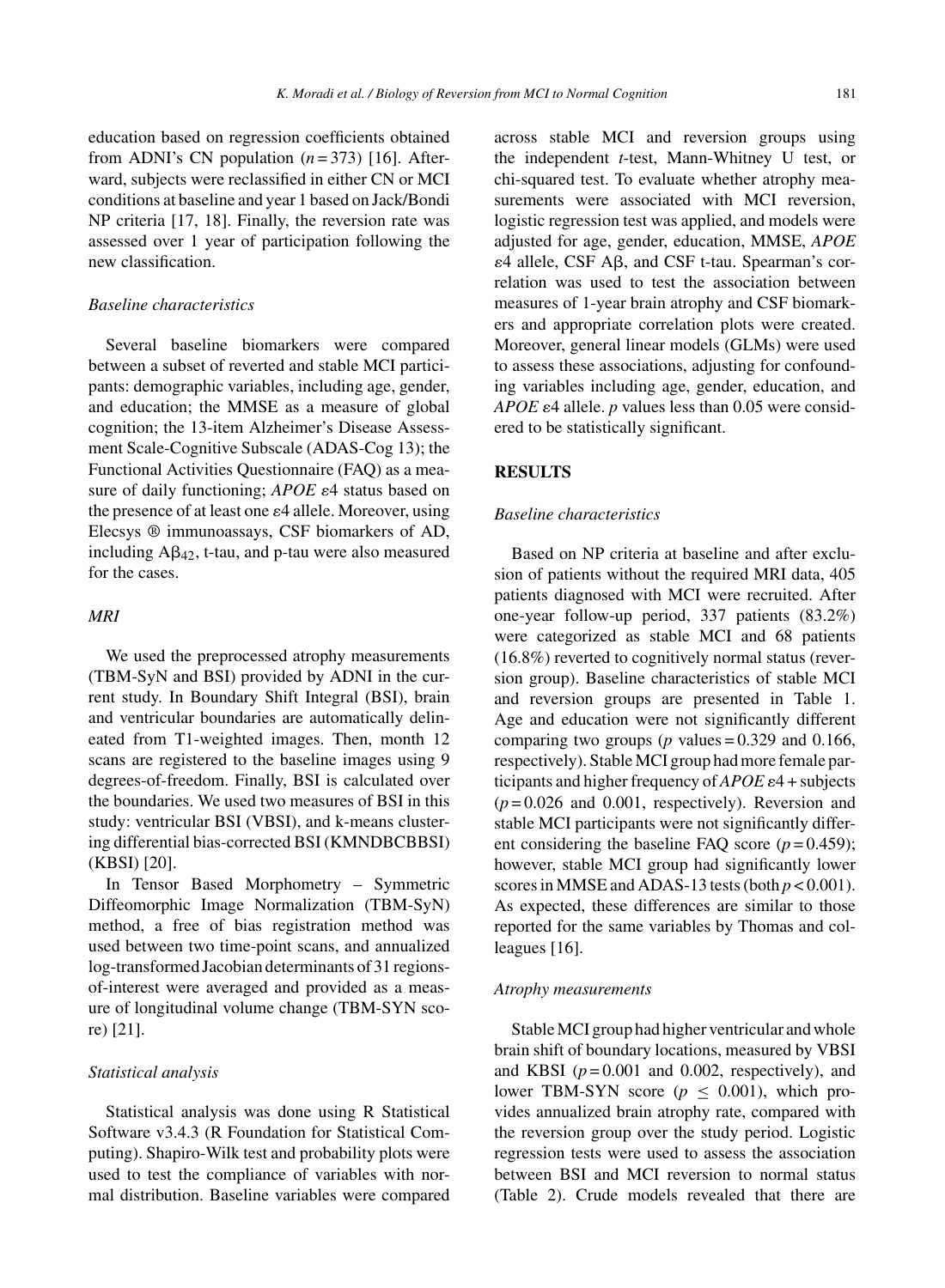| Variable                        | Reversion $N = 68$ | Stable MCI $N = 337$ | p            |  |
|---------------------------------|--------------------|----------------------|--------------|--|
| Age in years, mean (SD)         | 74.06 (6.62)       | 73.14 (7.18)         | 0.208        |  |
| Education in years, mean (SD)   | 16.20(2.74)        | 15.67(2.92)          | 0.184        |  |
| Gender, $F/M$ (%F)              | 19/49 (28%)        | 143/194 (42%)        | 0.068        |  |
| $APOE \epsilon 4, +/- (% +)$    | 25/43 (37%)        | 206/131 (61%)        | 0.003        |  |
| $\text{AB}$ (pg/ml), mean (SD)  | 838.45 (344.15)    | 726.79 (280.02)      | 0.020        |  |
| t-tau ( $pg/ml$ ), mean (SD)    | 243.42 (105.98)    | 320.73 (133.48)      | < 0.001      |  |
| $p$ -tau ( $pg/ml$ ), mean (SD) | 23.46 (11.89)      | 32.23 (15.20)        | ${}_{0.001}$ |  |
| MMSE, mean (SD)                 | 28.16 (1.76)       | 26.93 (1.79)         | < 0.001      |  |
| $ADAS-13$ , mean $(SD)$         | 13.73 (4.70)       | 20.31 (5.85)         | ${}_{0.001}$ |  |
| FAO, mean (SD)                  | 28.16 (1.76)       | 26.93 (1.79)         | 0.770        |  |
| KMNDBCBBSI, mean (SD)           | 9.62(8.69)         | 12.93(9.34)          | 0.007        |  |
| VBSI, mean (SD)                 | 2.16(2.17)         | 3.43(2.81)           | < 0.001      |  |
| TBMSYNSCOR, mean (SD)           | $-0.01(0.011)$     | $-0.017(0.013)$      | < 0.001      |  |

Table 1 Baseline demographic, clinical, neuropsychological, and biomarker characteristics of stable MCI and reversion cases

MCI, mild cognitive impairment; MMSE, Mini-Mental Status Examination; APOE, Apolipoprotein E; Aβ, amyloid-β; t-tau, total tau; p-tau, hyperphosphorylated tau; ADAS, The Alzheimer Disease Assessment Scale; FAQ, Functional Activities Questionnaire; KMNDBCBBSI, K-means clustering differential bias-corrected BSI; VBSI, Ventricular BSI; TBMSYNSCOR, Tensor Based Morphometry – Symmetric Diffeomorphic Image Normalization score.

significant associations between atrophy measurements and MCI reversion over one year of follow-up. Moreover, MCI reversion was negatively associated with VBSI  $(p = 0.011)$  and positively associated with TBM-SYN score  $(p=0.010)$  after adjustment for covariates (age, gender, education, *APOE* allele, CSF  $A\beta$ , and CSF t-tau).

#### *CSF analysis*

Reversion group had lower level of t-tau and p-tau and higher levels of A $\beta$  ( $p \le 0.001$ , <0.001, and < 0.026, respectively). Correlation analysis revealed significant associations between atrophy measurements (KBSI and TBM-SYN score) and CSF biomarkers in the Stable MCI groups (Fig. 1). Using GLM, significant associations were observed between atrophy measurements and CSF level of ttau, p-tau and  $A\beta$  in the Stable MCI groups (Table 3). Moreover, no significant association was observed between CSF biomarkers and atrophy measurements in the reversion group.

#### **DISCUSSION**

In the present study, we compared global brain atrophy over one year between reversion and stable MCI groups using MRI imaging data. We showed that patients with reversion to CN condition represent significantly lower grades of brain atrophy over the time. Besides, our analyses replicated significantly higher  $\text{A}\beta$  and lower p-tau and t-tau in the

CSF of reverted participants compared to the stable MCI [16]. Finally, after adjustment for confounding variables, our results demonstrated that baseline levels of these CSF biomarkers are significantly correlated with the atrophy rate in the stable group, but not in the reversion group.

There has been an ongoing effort for explaining the MCI to CN reversion. Several reasons have been suggested for this phenomenon, including true recovery [10], false-positive errors at baseline diagnosis of MCI [22], practice effect [23], and cognitive fluctuations depending on the underlying etiology [24]. To understand the true essence of reversion, we reduced the possible influence of false-positive errors at diagnosis and practice effect by applying the NP criteria at two measurement points with an interval of one year. Interpreting the MRI findings, reversion to CN might be due to low grades of brain atrophy in conjunction with simultaneous compensatory mechanisms. However, the effects of other aforementioned psychometric etiologies should not still be neglected as these factors could boost the performance of the less impaired group above the thresholds used for MCI.

Reduced CSF levels of  $A\beta$  and increased levels of the microtubule-associated proteins tau (p-tau and t-tau) are found in MCI [25, 26]. Beyond that, few investigations have shown significantly different levels of these biomarkers between MCI subcategories. For instance, Thomas and colleagues indicated that subjects with stable MCI exhibit lower levels of  $A\beta$ and higher levels of p-tau and t-tau in comparison with those who revert to CN status [16]. Here, in addition to the same finding, we suggested that the CSF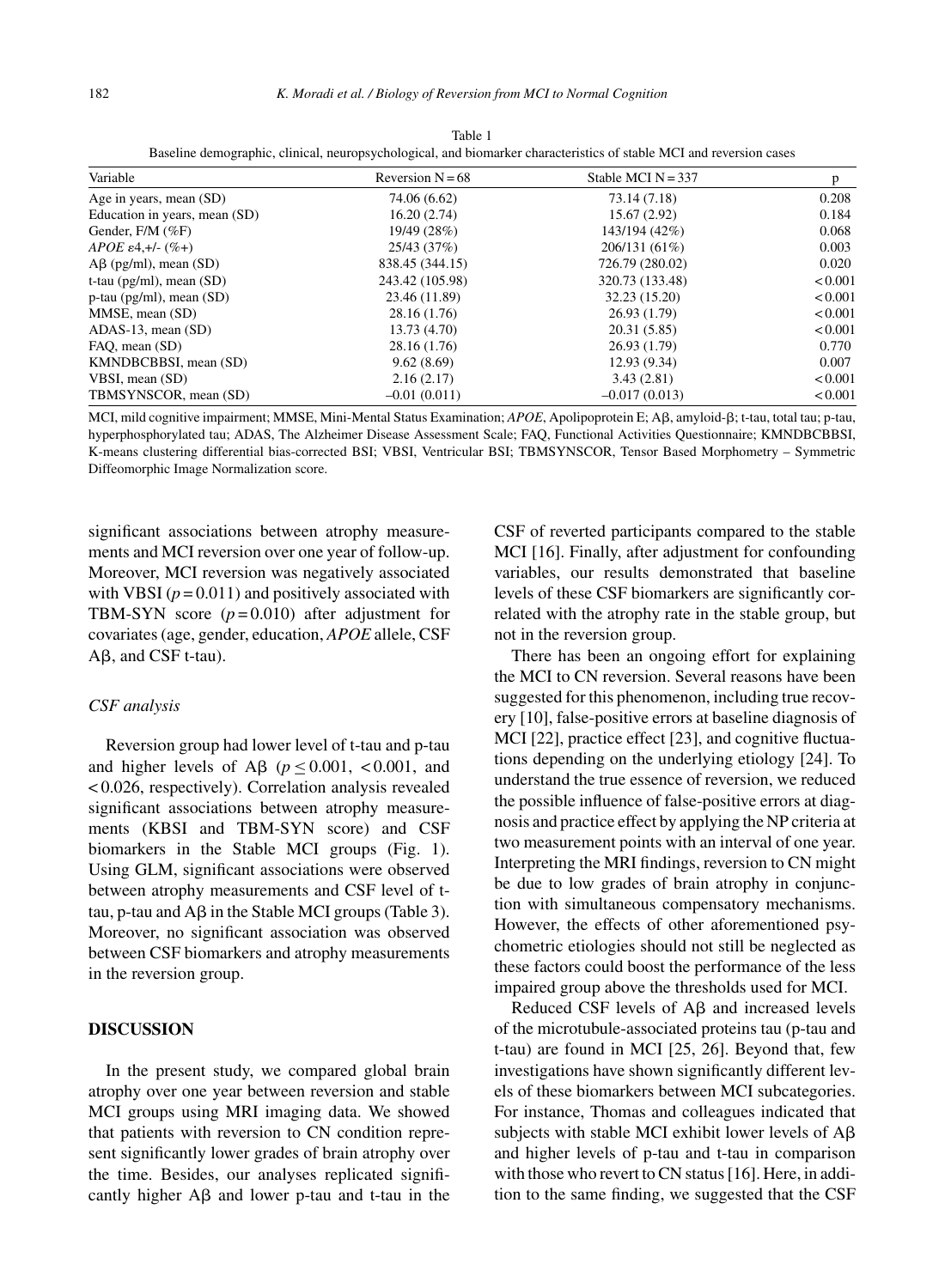| Association between MCI reversion and atrophy measurements |          |                         |                               |                               |         |  |  |  |
|------------------------------------------------------------|----------|-------------------------|-------------------------------|-------------------------------|---------|--|--|--|
| Outcome                                                    | Model    | <b>Exponential Beta</b> | <b>Exponential Beta-lower</b> | <b>Exponential Beta-upper</b> |         |  |  |  |
| <b>TBMSYNSCOR</b>                                          | Crude    | l.82                    | 1.38                          | 2.48                          | < 0.001 |  |  |  |
|                                                            | Adjusted | l .54                   | 1.12                          | 2.17                          | 0.010   |  |  |  |
| <b>KMNDBCBBSI</b>                                          | Crude    | 0.95                    | 0.91                          | 0.98                          | 0.002   |  |  |  |
|                                                            | Adjusted | 0.96                    | 0.92                          | 1.0                           | 0.076   |  |  |  |
| <b>VBSI</b>                                                | Crude    | 0.78                    | 0.67                          | 0.90                          | 0.001   |  |  |  |
|                                                            | Adjusted | 0.81                    | 0.68                          | 0.94                          | 0.011   |  |  |  |

Table 2 Association between MCI reversion and atrophy measurements

KMNDBCBBSI, K-means clustering differential bias-corrected BSI; VBSI, Ventricular BSI; TBMSYNSCOR, Tensor Based Morphometry – Symmetric Diffeomorphic Image Normalization score.



Fig. 1. Correlation plot of atrophy measurements and CSF biomarkers. Correlation plot in Stable MCI (A) and reversion (B) groups. A $\beta$ , amyloid-B; t-tau, total tau; p-tau, hyperphosphorylated tau; KMNDBCBBSI, K-means clustering differential bias-corrected BSI; VBSI, Ventricular BSI; TBMSYNSCOR, Tensor Based Morphometry – Symmetric Diffeomorphic Image Normalization score.∗Significant correlation  $(p < 0.05)$ .

| Table 3                                                     |  |
|-------------------------------------------------------------|--|
| Association between CSF biomarkers and atrophy measurements |  |

| Study group | Outcome  | Exposure          | Beta      | Beta - lower | Beta - upper | p       |
|-------------|----------|-------------------|-----------|--------------|--------------|---------|
| Stable MCI  | Aβ       | TBMSYNSCOR        | 9860.48   | 5914.36      | 13806.6      | < 0.001 |
|             |          | <b>KMNDBCBBSI</b> | $-13.71$  | $-17.98$     | $-9.44$      | < 0.001 |
|             |          | <b>VBSI</b>       | $-40.56$  | $-54.92$     | $-26.2$      | < 0.001 |
|             | p-tau    | TBMSYNSCOR        | $-340.13$ | $-519.02$    | $-161.25$    | < 0.001 |
|             |          | <b>KMNDBCBBSI</b> | 0.23      | 0.04         | 0.42         | 0.02    |
|             |          | <b>VBSI</b>       | 0.02      | $-0.62$      | 0.66         | 0.952   |
|             | t-tau    | TBMSYNSCOR        | $-278916$ | $-4346.49$   | $-1231.82$   | 0.001   |
|             |          | <b>KMNDBCBBSI</b> | 1.66      | $\mathbf{0}$ | 3.33         | 0.05    |
|             |          | <b>VBSI</b>       | $-0.5$    | $-6.06$      | 5.06         | 0.86    |
| Reversion   | $A\beta$ | TBMSYNSCOR        | 4099.44   | $-7482.65$   | 15681.53     | 0.479   |
|             |          | <b>KMNDBCBBSI</b> | $-7.59$   | $-26.68$     | 11.51        | 0.427   |
|             |          | <b>VBSI</b>       | $-51.71$  | $-129.47$    | 26.04        | 0.187   |
|             | p-tau    | TBMSYNSCOR        | 133.08    | $-118.71$    | 384.88       | 0.292   |
|             |          | <b>KMNDBCBBSI</b> | $-0.01$   | $-0.48$      | 0.45         | 0.963   |
|             |          | <b>VBSI</b>       | 0.1       | $-1.82$      | 2.02         | 0.914   |
|             | t-tau    | TBMSYNSCOR        | 1075.48   | $-1423.86$   | 3574.82      | 0.39    |
|             |          | <b>KMNDBCBBSI</b> | $-0.28$   | $-4.53$      | 3.97         | 0.896   |
|             |          | <b>VBSI</b>       | $-1.76$   | $-19.3$      | 15.77        | 0.84    |

Aß, amyloid-ß; t-tau, total tau; p-tau, hyperphosphorylated tau; KMNDBCBBSI, K-means clustering differential bias-corrected BSI; VBSI, Ventricular BSI; TBMSYNSCOR, Tensor Based Morphometry – Symmetric Diffeomorphic Image Normalization score.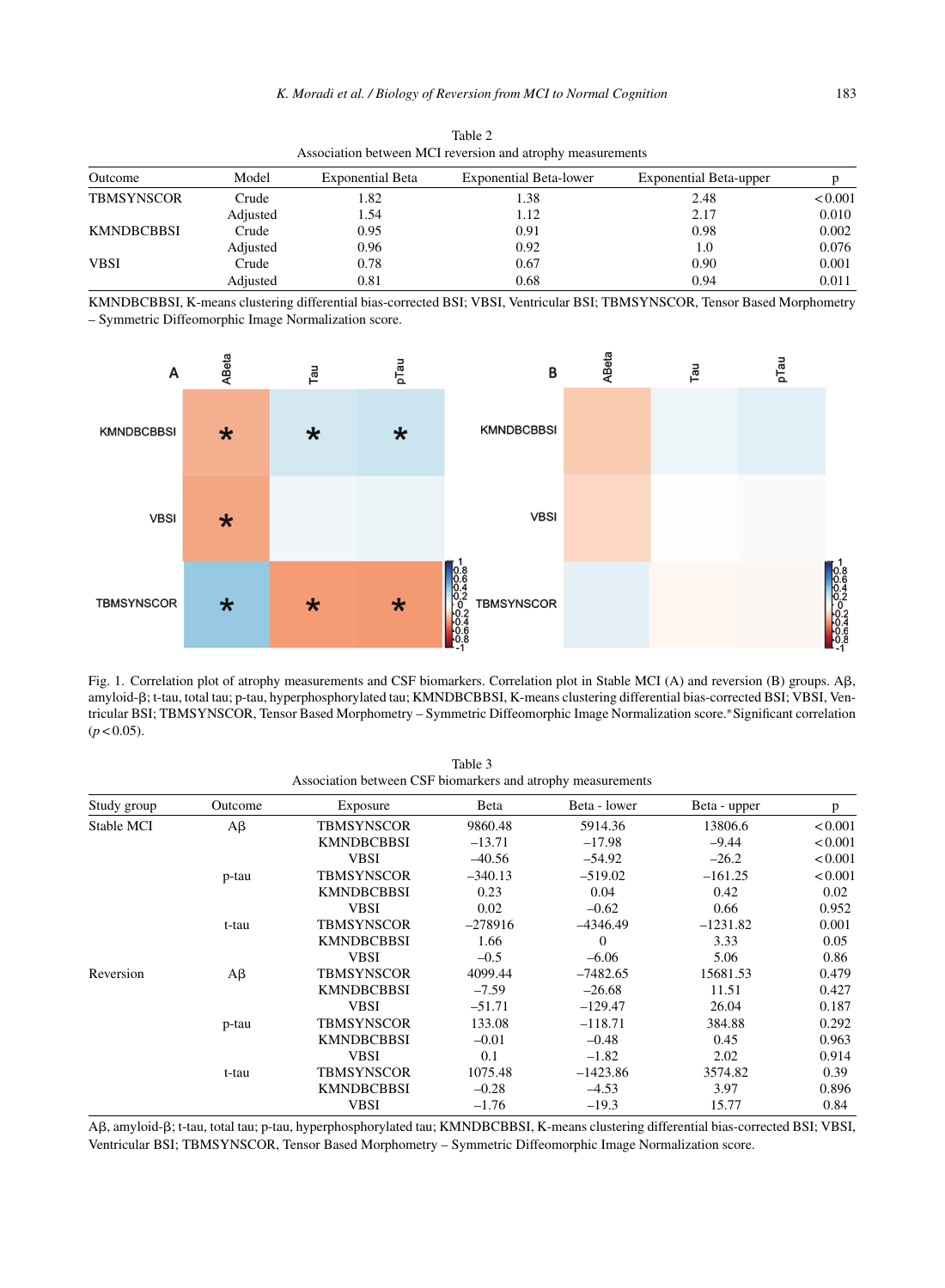levels of the aforementioned biomarkers are associated with brain atrophy in the stable group.

Amyloid cascade hypothesis reflects the point that an imbalance between the production and clearance of  $\overrightarrow{AB}$  could be the primary cause of MCI progression to AD [27]. In detail, this phenomenon leads to accumulation of extracellular  $\text{A}\beta$  plaques, which initiates oxidative stress and inflammatory activities, and provokes neurofibrillary tangle formation via changing kinase and phosphatase activity [28]. All these alterations, together, could give rise to neuronal and synaptic dysfunction, and therefore cognitive disruption. This theory might justify our results as those with stable MCI had significantly lower CSF levels of  $A\beta$ , which is relatively representative of higher deposition of this peptide in the brain. However, the accuracy of this theory is not certain due to the presence of  $\text{A}\beta$  plaques even in healthy individuals, as well as the absence of appropriate response from treatments that target  $\text{A}\beta$  deposition [29]. Further studies are warranted to investigate the exact role of CSF biomarkers in the pathogenesis of MCI.

Some limitations should be considered for this study. First, the 1-year duration of follow-up might not be sufficient for determining the cognitive status of MCI subjects over long-term. Further investigations with longer follow-up period could detect cognitive fluctuations more reliably. Second, other MRI techniques are warranted to study the atrophy in different regions of the brain. Finally, longitudinal evaluation of the CSF biomarkers provides novel information regarding the pathophysiology of reversion phenomenon.

In conclusion, this study showed higher grades of brain atrophy in patients with stable MCI, compared to those who reverted to normal cognition over the study course. Moreover, we discovered that higher reduction of brain volume in subjects with stable MCI is associated with lower CSF  $\mathsf{A}\mathsf{B}$  and higher CSF ptau and t-tau. This finding suggests a possibility that these CSF biomarkers might be responsible for the absence of cognitive recovery and significant atrophy of the brain. Additional studies are required to test this hypothesis.

#### **ACKNOWLEDGMENTS**

Data collection and sharing for this project was funded by the Alzheimer's Disease Neuroimaging Initiative (ADNI) (National Institutes of Health Grant U01 AG024904) and DOD ADNI (Department of Defense award number W81XWH-12-2-0012). ADNI is funded by the National Institute on Aging, the National Institute of Biomedical Imaging and Bioengineering, and through generous contributions from the following: AbbVie, Alzheimer's Association; Alzheimer's Drug Discovery Foundation; Araclon Biotech; BioClinica, Inc.; Biogen; Bristol-Myers Squibb Company; CereSpir, Inc.; Cogstate; Eisai Inc.; Elan Pharmaceuticals, Inc.; Eli Lilly and Company; EuroImmun; F. Hoffmann-La Roche Ltd and its affiliated company Genentech, Inc.; Fujirebio; GE Healthcare; IXICO Ltd.; Janssen Alzheimer Immunotherapy Research & Development, LLC.; Johnson & Johnson Pharmaceutical Research & Development LLC.; Lumosity; Lundbeck; Merck & Co., Inc.; Meso Scale Diagnostics, LLC.; NeuroRx Research; Neurotrack Technologies; Novartis Pharmaceuticals Corporation; Pfizer Inc.; Piramal Imaging; Servier; Takeda Pharmaceutical Company; and Transition Therapeutics. The Canadian Institutes of Health Research is providing funds to support ADNI clinical sites in Canada. Private sector contributions are facilitated by the Foundation for the National Institutes of Health [\(http://www.fnih.org](http://www.fnih.org)). The grantee organization is the Northern California Institute for Research and Education, and the study is coordinated by the Alzheimer's Therapeutic Research Institute at the University of Southern California. ADNI data are disseminated by the Laboratory for Neuro Imaging at the University of Southern California.

#### **CONFLICT OF INTEREST**

The authors have no conflict of interest to report.

#### *Ethics approval and consent to participate*

All procedures performed in the ADNI studies involving human participants were in accordance with the ethical standards of the institutional research committees and with the 1964 Helsinki declaration and its successive revisions. Written informed consent was obtained from all participants or their authorized representatives. The study procedures were approved by the institutional review boards of all participating centers ([https://adni.loni.usc.edu/](https://adni.loni.usc.edu/wp-content/uploads/how_to_apply/ADNI_Acknowledgement_List.pdf) wp-content/uploads/how to apply/ADNI Acknowle dgement List.pdf).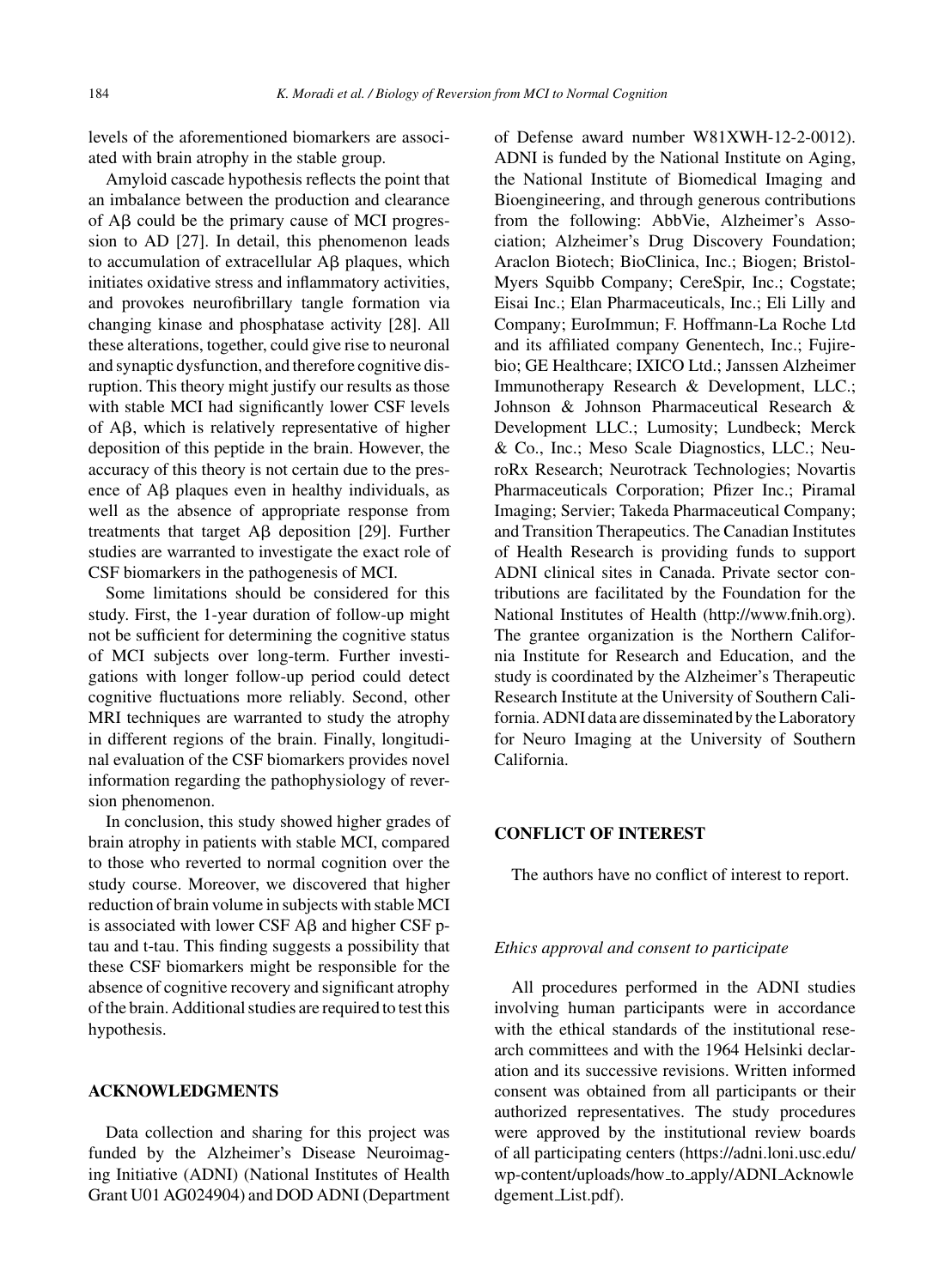#### **REFERENCES**

- [1] Morris JC, Cummings J (2005) Mild cognitive impairment (MCI) represents early-stage Alzheimer's disease. *J Alzheimers Dis* **7**, 235-239.
- [2] Petersen RC, Lopez O, Armstrong MJ, Getchius TSD, Ganguli M, Gloss D, Gronseth GS, Marson D, Pringsheim T, Day GS, Sager M, Stevens J, Rae-Grant A (2018) Practice guideline update summary: Mild cognitive impairment: Report of the Guideline Development, Dissemination, and Implementation Subcommittee of the American Academy of Neurology. *Neurology* **90**, 126-135.
- [3] Petersen RC, Aisen P, Beckett LA, Donohue M, Gamst A, Harvey DJ, Jack C, Jagust W, Shaw L, Toga A (2010) Alzheimer's disease neuroimaging initiative (ADNI): clinical characterization. *Neurology* **74**, 201-209.
- [4] Malek-Ahmadi M (2016) Reversion from mild cognitive impairment to normal cognition. *Alzheimer Dis Assoc Disord* **30**, 324-330.
- [5] Canevelli M, Grande G, Lacorte E, Quarchioni E, Cesari M, Mariani C, Bruno G, Vanacore N (2016) Spontaneous reversion of mild cognitive impairment to normal cognition: a systematic review of literature and meta-analysis. *J Am Med Dir Assoc* **17**, 943-948.
- [6] Canevelli M, Blasimme A, Vanacore N, Bruno G, Cesari M (2015) From evidence to action: promoting a multidimensional approach to mild cognitive impairment. *J Am Med Dir Assoc* **16**, 710-711.
- [7] Koepsell TD, Monsell SE (2012) Reversion from mild cognitive impairment to normal or near-normal cognition: risk factors and prognosis. *Neurology* **79**, 1591-1598.
- [8] Sachdev PS, Lipnicki DM, Crawford J, Reppermund S, Kochan NA, Trollor JN, Wen W, Draper B, Slavin MJ, Kang K (2013) Factors predicting reversion from mild cognitive impairment to normal cognitive functioning: a populationbased study. *PloS One* **8**, e59649.
- [9] Tokuchi R, Hishikawa N, Kurata T, Sato K, Kono S, Yamashita T, Deguchi K, Abe K (2014) Clinical and demographic predictors of mild cognitive impairment for converting to Alzheimer's disease and reverting to normal cognition. *J Neurol Sci* **346**, 288-292.
- [10] Pandya SY, Lacritz LH, Weiner MF, Deschner M, Woon FL (2017) Predictors of reversion from mild cognitive impairment to normal cognition. *Dement Geriatr Cogn Disord* **43**, 204-214.
- [11] Shimada H, Doi T, Lee S, Makizako H (2019) Reversible predictors of reversion from mild cognitive impairment to normal cognition: a 4-year longitudinal study. *Alzheimer Res Ther* **11**, 24.
- [12] Fox NC, Scahill RI, Crum WR, Rossor MN (1999) Correlation between rates of brain atrophy and cognitive decline in AD. *Neurology* **52**, 1687-1689.
- [13] Sun Z, van de Giessen M, Lelieveldt BPF, Staring M (2017) Detection of conversion from mild cognitive impairment to Alzheimer's disease using longitudinal brain MRI. *Front Neuroinform* **11**, 16-16.
- [14] Shaw LM, Vanderstichele H, Knapik-Czajka M, Clark CM, Aisen PS, Petersen RC, Blennow K, Soares H, Simon A, Lewczuk P (2009) Cerebrospinal fluid biomarker signature in Alzheimer's disease neuroimaging initiative subjects. *Ann Neurol* **65**, 403-413.
- [15] Thomas KR, Eppig JS, Weigand AJ, Edmonds EC, Wong CG, Jak AJ, Delano-Wood L, Galasko DR, Salmon

DP, Edland SD (2019) Artificially low mild cognitive impairment to normal reversion rate in the Alzheimer's Disease Neuroimaging Initiative. *Alzheimers Dement* **15**, 561-569.

- [16] Thomas KR, Edmonds EC, Eppig JS, Wong CG, Weigand AJ, Bangen KJ, Jak AJ, Delano-Wood L, Galasko DR, Salmon DP (2019) MCI-to-normal reversion using neuropsychological criteria in the Alzheimer's Disease Neuroimaging Initiative. *Alzheimers Dement* **15**, 1322-1332.
- [17] Jak AJ, Bondi MW, Delano-Wood L, Wierenga C, Corey-Bloom J, Salmon DP, Delis DC (2009) Quantification of five neuropsychological approaches to defining mild cognitive impairment. *Am J Geriatr Psychiatry* **17**, 368-375.
- [18] Bondi MW, Edmonds EC, Jak AJ, Clark LR, Delano-Wood L, McDonald CR, Nation DA, Libon DJ, Au R, Galasko D, Salmon DP (2014) Neuropsychological criteria for mild cognitive impairment improves diagnostic precision, biomarker associations, and progression rates. *J Alzheimers Dis* **42**, 275-289.
- [19] Edmonds EC, Delano-Wood L, Clark LR, Jak AJ, Nation DA, McDonald CR, Libon DJ, Au R, Galasko D, Salmon DP, Bondi MW (2015) Susceptibility of the conventional criteria for mild cognitive impairment to false-positive diagnostic errors. *Alzheimers Dement* **11**, 415-424.
- [20] Manning EN, Leung KK, Nicholas JM, Malone IB, Cardoso MJ, Schott JM, Fox NC, Barnes J, Alzheimer's Disease Neuroimaging Initiative (2017) A comparison of accelerated and non-accelerated MRI scans for brain volume and boundary shift integral measures of volume change: evidence from the ADNI Dataset. *Neuroinformatics* **15**, 215-226.
- [21] Vemuri P, Senjem ML, Gunter JL, Lundt ES, Tosakulwong N, Weigand SD, Borowski BJ, Bernstein MA, Zuk SM, Lowe VJ, Knopman DS, Petersen RC, Fox NC, Thompson PM, Weiner MW, Jack CR (2015) Accelerated vs. unaccelerated serial MRI based TBM-SyN measurements for clinical trials in Alzheimer's disease. *Neuroimage* **113**, 61-69.
- [22] Brooks BL, Iverson GL, Holdnack JA, Feldman HH (2008) Potential for misclassification of mild cognitive impairment: A study of memory scores on the Wechsler Memory Scale-III in healthy older adults. *J Int Neuropsychol Soc* **14**, 463- 478.
- [23] Duff K, Lyketsos CG, Beglinger LJ, Chelune G, Moser DJ, Arndt S, Schultz SK, Paulsen JS, Petersen RC, McCaffrey RJ (2011) Practice effects predict cognitive outcome in amnestic mild cognitive impairment. *Am J Geriatr Psychiatry* **19**, 932-939.
- [24] Sugarman MA, Alosco ML, Tripodis Y, Steinberg EG, Stern RA (2018) Neuropsychiatric symptoms and the diagnostic stability of mild cognitive impairment. *J Alzheimers Dis* **62**, 1841-1855.
- [25] Fjell AM, Walhovd KB, Fennema-Notestine C, McEvoy LK, Hagler DJ, Holland D, Brewer JB, Dale AM, Alzheimer's Disease Neuroimaging Initiative (2010) CSF biomarkers in prediction of cerebral and clinical change in mild cognitive impairment and Alzheimer's disease. *J Neurosci* **30**, 2088-2101.
- [26] Haldenwanger A, Eling P, Kastrup A, Hildebrandt H (2010) Correlation between cognitive impairment and CSF biomarkers in amnesic MCI, non-amnesic MCI, and Alzheimer's disease. *J Alzheimers Dis* **22**, 971-980.
- [27] Hardy J, Selkoe DJ (2002) The amyloid hypothesis of Alzheimer's disease: progress and problems on the road to therapeutics. *Science* **297**, 353-356.